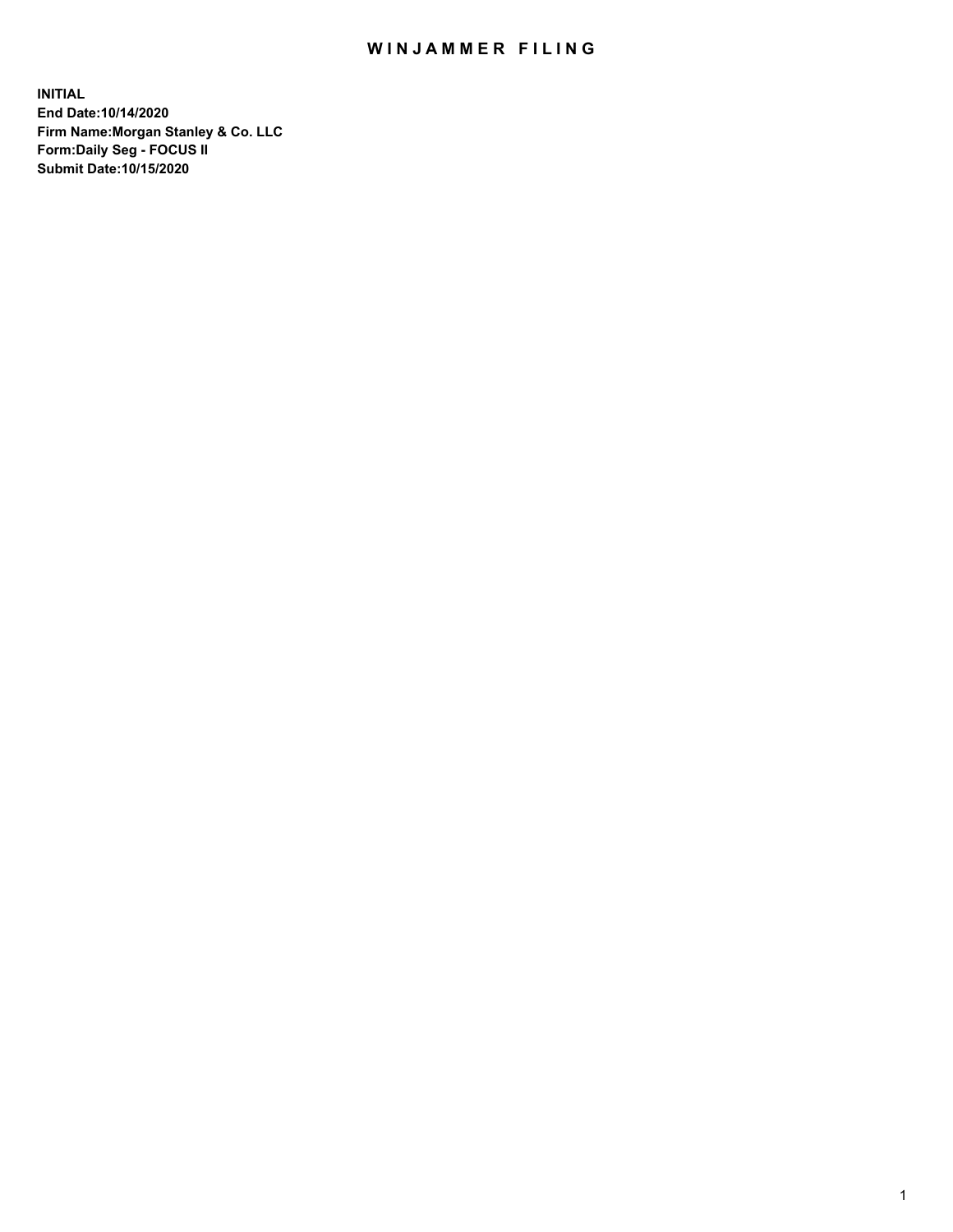**INITIAL End Date:10/14/2020 Firm Name:Morgan Stanley & Co. LLC Form:Daily Seg - FOCUS II Submit Date:10/15/2020 Daily Segregation - Cover Page**

| Name of Company                                                                                                                                                                                                                                                                                                                | Morgan Stanley & Co. LLC                                |
|--------------------------------------------------------------------------------------------------------------------------------------------------------------------------------------------------------------------------------------------------------------------------------------------------------------------------------|---------------------------------------------------------|
| <b>Contact Name</b>                                                                                                                                                                                                                                                                                                            | <b>Ikram Shah</b>                                       |
| <b>Contact Phone Number</b>                                                                                                                                                                                                                                                                                                    | 212-276-0963                                            |
| <b>Contact Email Address</b>                                                                                                                                                                                                                                                                                                   | Ikram.shah@morganstanley.com                            |
| FCM's Customer Segregated Funds Residual Interest Target (choose one):<br>a. Minimum dollar amount: ; or<br>b. Minimum percentage of customer segregated funds required:% ; or<br>c. Dollar amount range between: and; or<br>d. Percentage range of customer segregated funds required between: % and %.                       | 235,000,000<br><u>0</u><br><u>00</u><br><u>00</u>       |
| FCM's Customer Secured Amount Funds Residual Interest Target (choose one):<br>a. Minimum dollar amount: ; or<br>b. Minimum percentage of customer secured funds required:% ; or<br>c. Dollar amount range between: and; or<br>d. Percentage range of customer secured funds required between:% and%.                           | 140,000,000<br><u>0</u><br><u>0 0</u><br>0 <sub>0</sub> |
| FCM's Cleared Swaps Customer Collateral Residual Interest Target (choose one):<br>a. Minimum dollar amount: ; or<br>b. Minimum percentage of cleared swaps customer collateral required:% ; or<br>c. Dollar amount range between: and; or<br>d. Percentage range of cleared swaps customer collateral required between:% and%. | 92,000,000<br><u>0</u><br><u>00</u><br>00               |

Attach supporting documents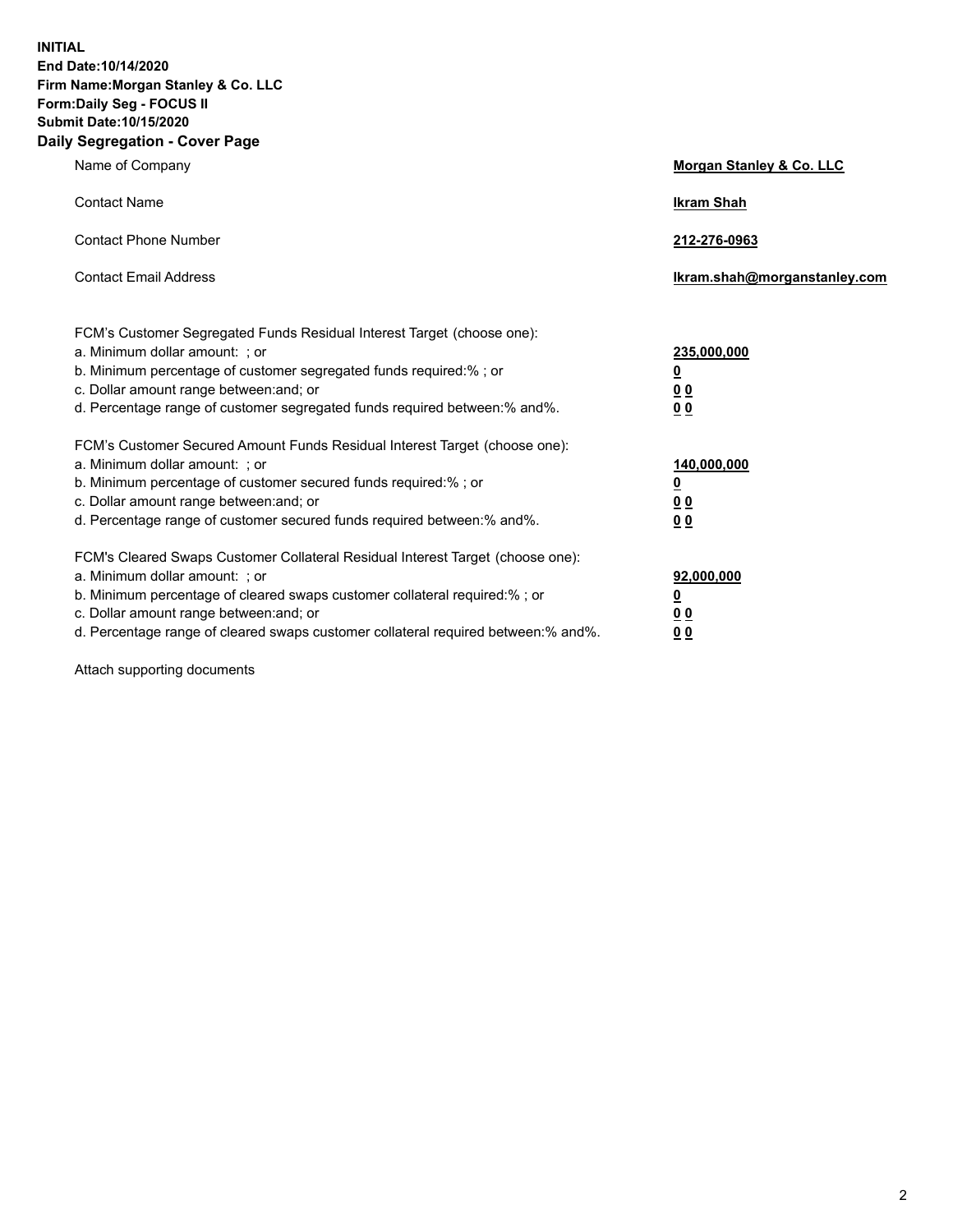## **INITIAL End Date:10/14/2020 Firm Name:Morgan Stanley & Co. LLC Form:Daily Seg - FOCUS II Submit Date:10/15/2020**

## **Daily Segregation - Secured Amounts**

|    | Foreign Futures and Foreign Options Secured Amounts                                         |                                              |
|----|---------------------------------------------------------------------------------------------|----------------------------------------------|
|    | Amount required to be set aside pursuant to law, rule or regulation of a foreign            | $0$ [7305]                                   |
|    | government or a rule of a self-regulatory organization authorized thereunder                |                                              |
| 1. | Net ledger balance - Foreign Futures and Foreign Option Trading - All Customers<br>A. Cash  |                                              |
|    | B. Securities (at market)                                                                   | 4,164,609,257 [7315]<br>2,806,733,338 [7317] |
| 2. | Net unrealized profit (loss) in open futures contracts traded on a foreign board of trade   | 511,708,234 [7325]                           |
| 3. | Exchange traded options                                                                     |                                              |
|    | a. Market value of open option contracts purchased on a foreign board of trade              | 10,088,240 [7335]                            |
|    | b. Market value of open contracts granted (sold) on a foreign board of trade                | $-15,359,105$ [7337]                         |
| 4. | Net equity (deficit) (add lines 1.2. and 3.)                                                | 7,477,779,964 [7345]                         |
| 5. | Account liquidating to a deficit and account with a debit balances - gross amount           | 36,944,517 [7351]                            |
|    | Less: amount offset by customer owned securities                                            | <u>-36,289,325</u> [7352] 65                 |
| 6. | Amount required to be set aside as the secured amount - Net Liquidating Equity              | 7,478,435,156 [7355]                         |
|    | Method (add lines 4 and 5)                                                                  |                                              |
| 7. | Greater of amount required to be set aside pursuant to foreign jurisdiction (above) or line | 7,478,435,156 [7360]                         |
|    | 6.<br>FUNDS DEPOSITED IN SEPARATE REGULATION 30.7 ACCOUNTS                                  |                                              |
| 1. | Cash in banks                                                                               |                                              |
|    | A. Banks located in the United States                                                       | 356,032,559 [7500]                           |
|    | B. Other banks qualified under Regulation 30.7                                              | 757,470,600 [7520] 1                         |
|    |                                                                                             | [7530]                                       |
| 2. | Securities                                                                                  |                                              |
|    | A. In safekeeping with banks located in the United States                                   | 585,525,642 [7540]                           |
|    | B. In safekeeping with other banks qualified under Regulation 30.7                          | 29,413,766 [7560] 61                         |
|    |                                                                                             | [7570]                                       |
| 3. | Equities with registered futures commission merchants                                       |                                              |
|    | A. Cash                                                                                     | 25,298,415 [7580]                            |
|    | <b>B.</b> Securities                                                                        | $0$ [7590]                                   |
|    | C. Unrealized gain (loss) on open futures contracts                                         | -886,233 [7600]                              |
|    | D. Value of long option contracts                                                           | $0$ [7610]                                   |
|    | E. Value of short option contracts                                                          | 0 [7615] 24,412,182 [                        |
| 4. | Amounts held by clearing organizations of foreign boards of trade                           |                                              |
|    | A. Cash                                                                                     | $0$ [7640]                                   |
|    | <b>B.</b> Securities                                                                        | $0$ [7650]                                   |
|    | C. Amount due to (from) clearing organization - daily variation                             | $0$ [7660]                                   |
|    | D. Value of long option contracts<br>E. Value of short option contracts                     | $0$ [7670]<br>0 [7675] 0 [7680]              |
| 5. | Amounts held by members of foreign boards of trade                                          |                                              |
|    | A. Cash                                                                                     | 3,242,771,456 [7700]                         |
|    | <b>B.</b> Securities                                                                        | 2,191,793,930 [7710]                         |
|    | C. Unrealized gain (loss) on open futures contracts                                         | 512,594,467 [7720]                           |
|    | D. Value of long option contracts                                                           | 10,088,240 [7730]                            |
|    | E. Value of short option contracts                                                          | <u>-15,359,105</u> [7735] 5,                 |
|    |                                                                                             | [7740]                                       |
| 6. | Amounts with other depositories designated by a foreign board of trade                      | $0$ [7760]                                   |
| 7. | Segregated funds on hand                                                                    | $0$ [7765]                                   |
| 8. | Total funds in separate section 30.7 accounts                                               | 7,694,743,737 [7770]                         |
| 9. | Excess (deficiency) Set Aside for Secured Amount (subtract line 7 Secured Statement         | 216,308,581 [7380]                           |
|    | Page 1 from Line 8)                                                                         |                                              |

- 10. Management Target Amount for Excess funds in separate section 30.7 accounts **140,000,000** [7780]
- 11. Excess (deficiency) funds in separate 30.7 accounts over (under) Management Target **76,308,581** [7785]

**9,257** [7315] **3,338** [7317]

Less: amount offset by customer owned securities **-36,289,325** [7352] **655,192** [7354] **85,156** [7355]

## **85,156** [7360]

B. Other banks qualified under Regulation 30.7 **757,470,600** [7520] **1,113,503,159**

B. In safekeeping with other banks qualified under Regulation 30.7 **29,413,766** [7560] **614,939,408**

E. Value of short option contracts **0** [7615] **24,412,182** [7620]

 A. Cash **3,242,771,456** [7700] **3,930** [7710] E. Value of short option contracts **-15,359,105** [7735] **5,941,888,988 216,308,581** [7380]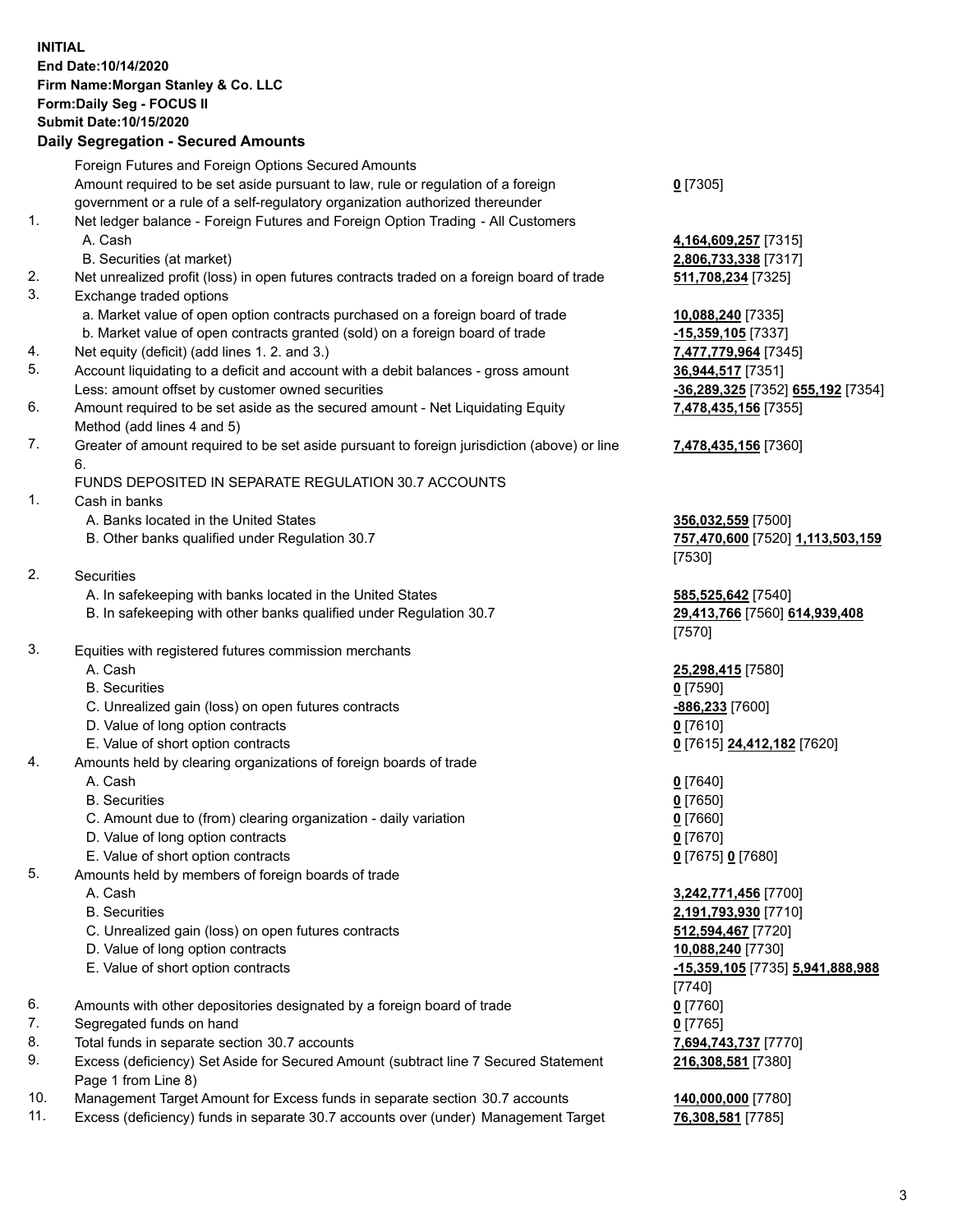|     | <b>INITIAL</b><br>End Date:10/14/2020<br>Firm Name: Morgan Stanley & Co. LLC<br>Form: Daily Seg - FOCUS II |                                                        |
|-----|------------------------------------------------------------------------------------------------------------|--------------------------------------------------------|
|     | Submit Date: 10/15/2020                                                                                    |                                                        |
|     | Daily Segregation - Segregation Statement                                                                  |                                                        |
|     | SEGREGATION REQUIREMENTS(Section 4d(2) of the CEAct)                                                       |                                                        |
| 1.  | Net ledger balance                                                                                         |                                                        |
|     | A. Cash                                                                                                    | 15,757,794,045 [7010]                                  |
|     | B. Securities (at market)                                                                                  | 8,690,980,037 [7020]                                   |
| 2.  | Net unrealized profit (loss) in open futures contracts traded on a contract market                         | 767,517,533 [7030]                                     |
| 3.  | Exchange traded options                                                                                    |                                                        |
|     | A. Add market value of open option contracts purchased on a contract market                                | 429,347,334 [7032]                                     |
|     | B. Deduct market value of open option contracts granted (sold) on a contract market                        | -354,592,336 [7033]                                    |
| 4.  | Net equity (deficit) (add lines 1, 2 and 3)                                                                | 25,291,046,613 [7040]                                  |
| 5.  | Accounts liquidating to a deficit and accounts with                                                        |                                                        |
|     | debit balances - gross amount                                                                              | 213,500,022 [7045]                                     |
|     | Less: amount offset by customer securities                                                                 | <mark>-212,760,549</mark> [7047] <b>739,473</b> [7050] |
| 6.  | Amount required to be segregated (add lines 4 and 5)                                                       | 25,291,786,086 [7060]                                  |
|     | FUNDS IN SEGREGATED ACCOUNTS                                                                               |                                                        |
| 7.  | Deposited in segregated funds bank accounts                                                                |                                                        |
|     | A. Cash                                                                                                    | 3,913,742,758 [7070]                                   |
|     | B. Securities representing investments of customers' funds (at market)                                     | $0$ [7080]                                             |
|     | C. Securities held for particular customers or option customers in lieu of cash (at                        | 1,136,129,251 [7090]                                   |
|     | market)                                                                                                    |                                                        |
| 8.  | Margins on deposit with derivatives clearing organizations of contract markets                             |                                                        |
|     | A. Cash                                                                                                    | 13,023,793,448 [7100]                                  |
|     | B. Securities representing investments of customers' funds (at market)                                     | $0$ [7110]                                             |
|     | C. Securities held for particular customers or option customers in lieu of cash (at<br>market)             | 7,554,850,786 [7120]                                   |
| 9.  | Net settlement from (to) derivatives clearing organizations of contract markets                            | -36,472,484 [7130]                                     |
| 10. | Exchange traded options                                                                                    |                                                        |
|     | A. Value of open long option contracts                                                                     | 429,347,334 [7132]                                     |
|     | B. Value of open short option contracts                                                                    | -354,592,336 [7133]                                    |
| 11. | Net equities with other FCMs                                                                               |                                                        |
|     | A. Net liquidating equity                                                                                  | 11,249,969 [7140]                                      |
|     | B. Securities representing investments of customers' funds (at market)                                     | 0 [7160]                                               |
|     | C. Securities held for particular customers or option customers in lieu of cash (at<br>market)             | $0$ [7170]                                             |
| 12. | Segregated funds on hand                                                                                   | $0$ [7150]                                             |
| 13. | Total amount in segregation (add lines 7 through 12)                                                       | 25,678,048,726 [7180]                                  |
| 14. | Excess (deficiency) funds in segregation (subtract line 6 from line 13)                                    | 386,262,640 [7190]                                     |
| 15. | Management Target Amount for Excess funds in segregation                                                   | 235,000,000 [7194]                                     |
| 16. | Excess (deficiency) funds in segregation over (under) Management Target Amount                             | 151,262,640 [7198]                                     |

16. Excess (deficiency) funds in segregation over (under) Management Target Amount Excess